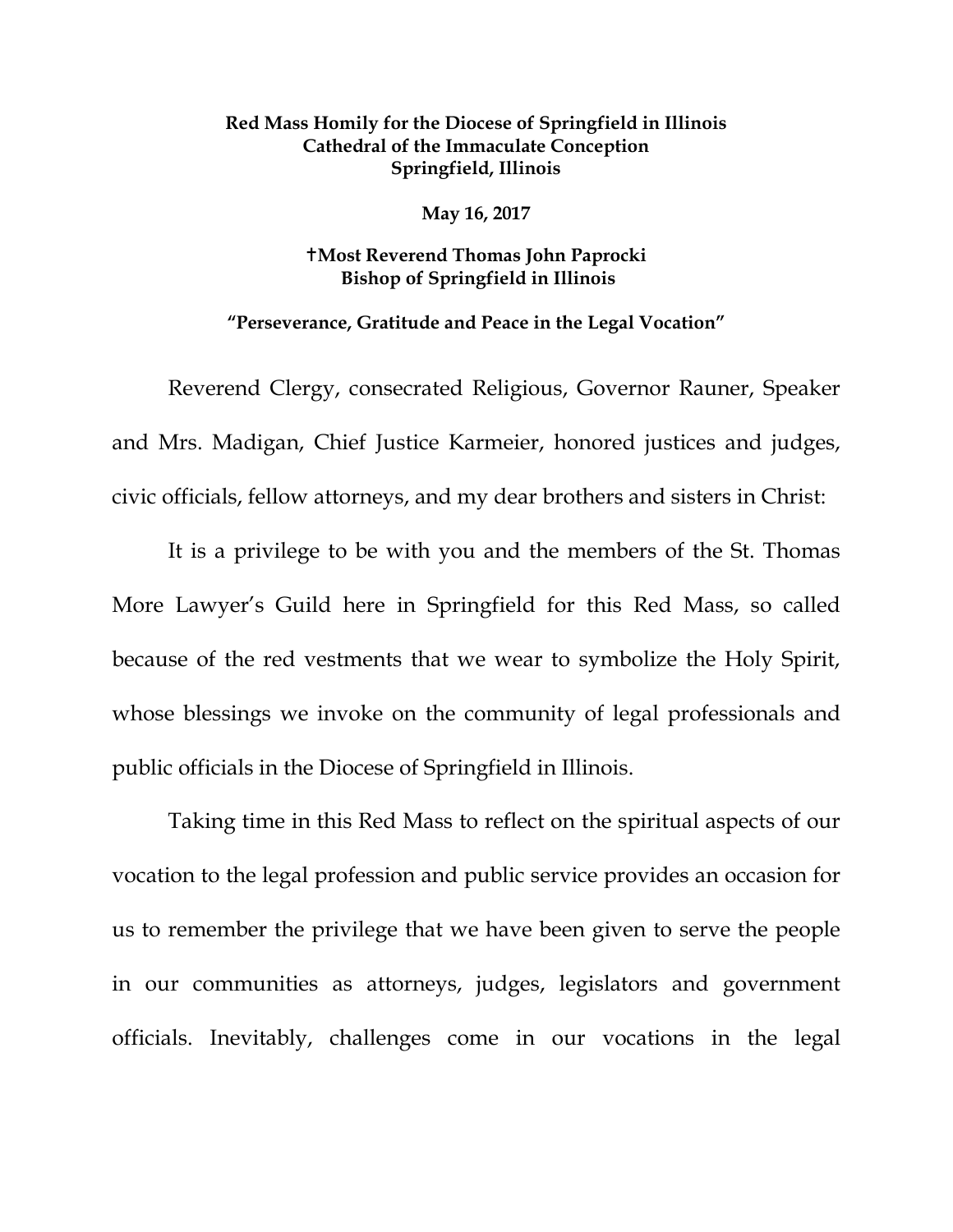profession and public service, and so we turn to the Lord to strengthen us during the hardships that we encounter throughout our careers.

Reflecting on this reality, I am reminded of the story a priest who was approached by a man seeking advice before the man departed to serve in Operation Iraqi Freedom. Having seen what war can do to people, the priest left their conversation saying, "Don't let your heart be hardened by all that you will see and encounter during your tour in Bagdad."

For us lawyers, how easily can our hearts be hardened by the hardships that we encounter in our profession? How easily can we fall into despair when encountering stories of the many hardships facing people in our beloved state? How easily can public servants develop a hardened heart when pelted with the verbal stones of a personal attack, a misleading news story or negative political ad?

In today's readings our Lord shows us where we can turn when the hardships we encounter throughout our civic and legal vocations make it easy for us to develop a hardened heart, become cynical or forget to love.

In the first reading, The Acts of the Apostles introduces us to the hardships that the early Christian community faced when spreading the Gospel. Today, we heard an account of Saint Paul being pelted with real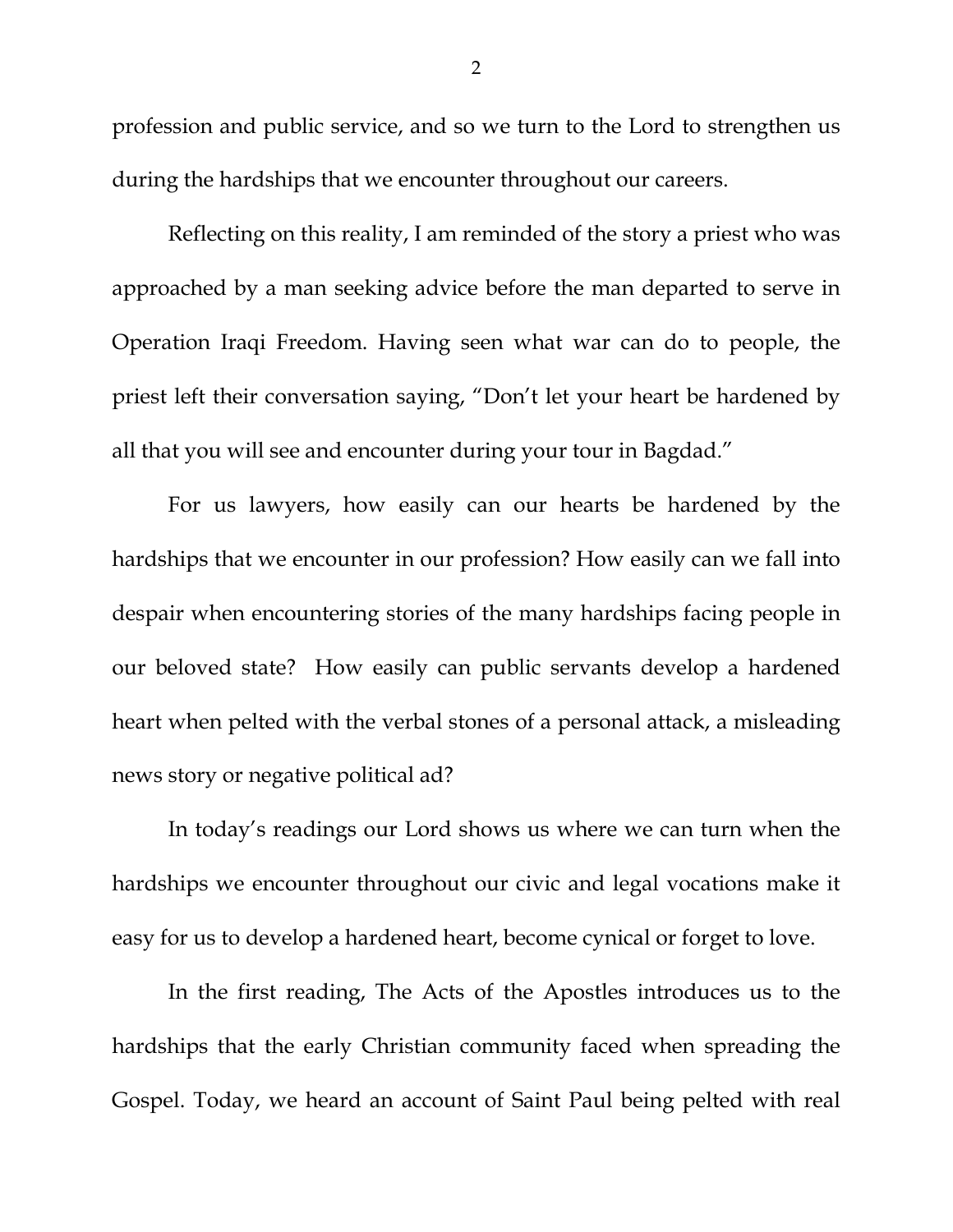stones because he was converting the Gentiles (Acts 14:19). Did you notice how he responded to this attack that threatened his life? The Apostle simply got up, entered the city and on the following day, "he left with Barnabas for Derbe" (Acts 14:20). In the midst of almost being murdered, Saint Paul persevered in his ministry to preach the Gospel and baptize. The reading shows us that the attack on Saint Paul was not a singular occurrence in the early Christian community, when stating, "They strengthened the spirits of the disciples and exhorted them to persevere in the faith, saying, 'It is necessary for us to undergo many hardships to enter the Kingdom of God'" (Acts 14: 22).

You might be saying to yourself, "I know a thing or two about hardships in my life." Despite the many times of joy that we have been given, we all have encountered many hardships. At times, it even may seem that our legal profession and our public service comes with an overabundance of hardships. Saint Paul's actions point us towards the importance of perseverance when faced with hardships, but this reading also gives us another way to counter-act the negative effects of the hardships we encounter. The reading continues, "And when they arrived, they called the Church together and reported what God had done with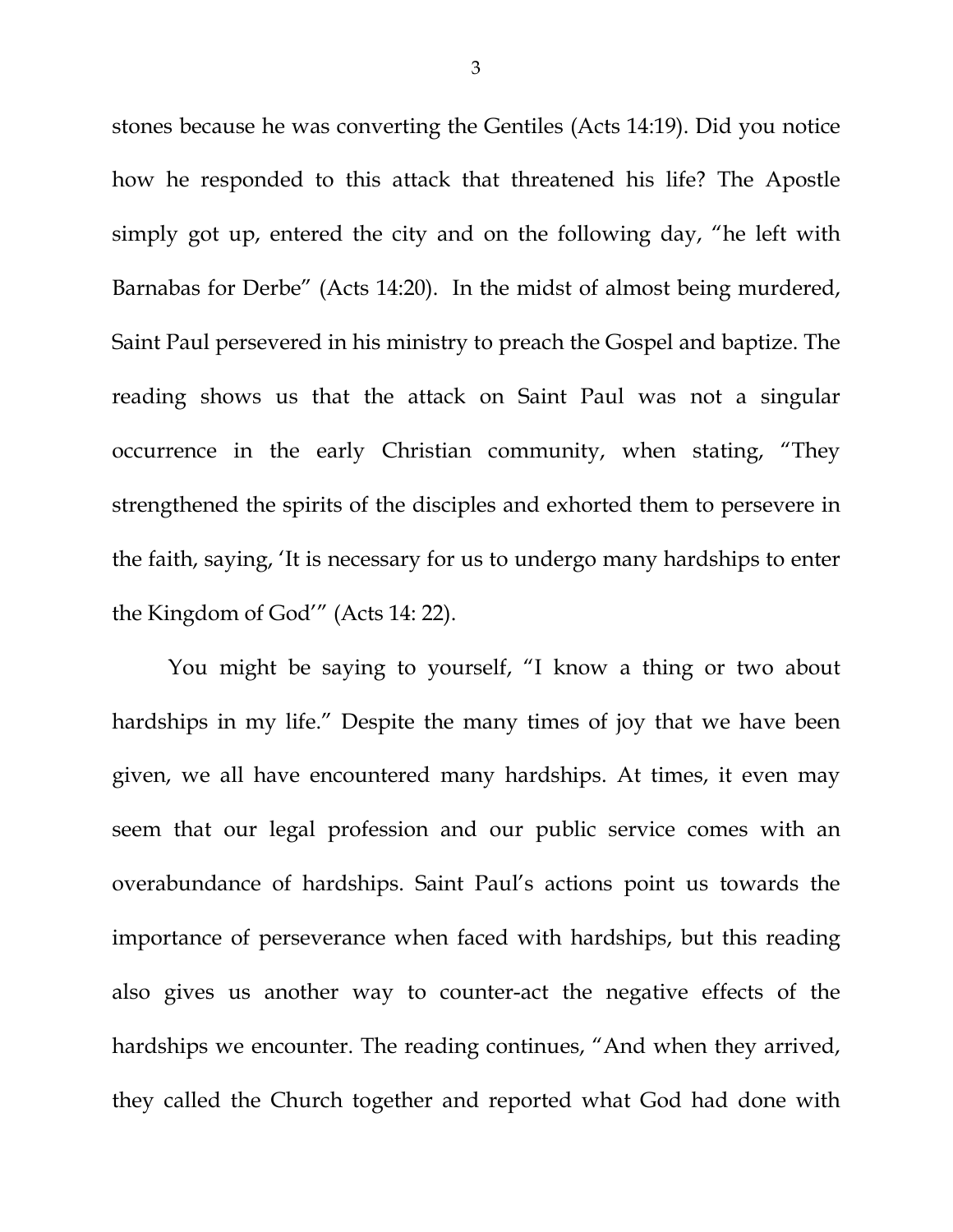them" (Acts 14:27). In the midst of one of the most difficult times in the Early Christian community there was no despair or abandoning the mission, but there was a celebration of what God had done through each one of his loyal disciples.

What has God done with and for each one of us here today? Take a moment to look over your own life and see God's hand in bringing you to your vocation. Can you see all the family members, friendships, mentors, priests, religious sisters or colleagues that God has brought into your life to mold your vocation as a legal professional or a public servant? What about all the degrees, the votes, political appointments or job opportunities that God has blessed you with throughout your career? You see gratitude is the second antidote found in today's first reading for preventing the development of a hardened heart. During times of hardship throughout our lives and careers, let us remember to ask God for the strength to persevere and the eyes to see the blessings that he has bestowed upon us.

Today's Gospel reading begins with our Lord speaking the words, *"Peace I leave with you; my peace I give to you. Not as the world gives do I give it to you. Do not let your hearts be troubled or afraid" (John 14:27).* In the Scriptures, we see the word "peace" has a deeper meaning than a mere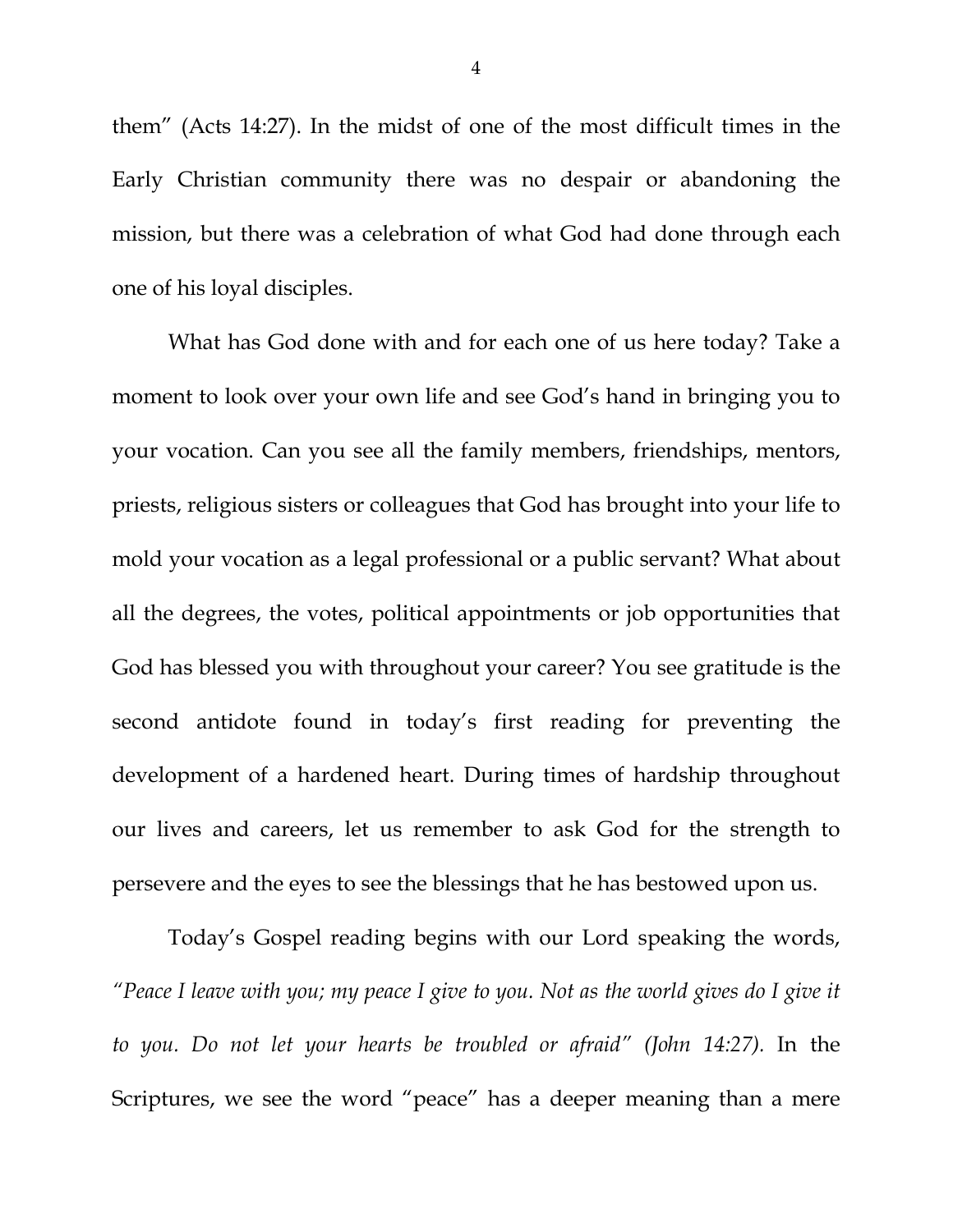absence of war or conflict. The Hebrew word *Shalom*, or peace, includes connotations of well-being in all areas of one's life such as, strong physical health, economic prosperity, a good name, good spiritual health and a long life. But Jesus does not only say "peace" to his disciples, he says, "Peace I LEAVE with you, my peace I GIVE to you." Jesus gives his deep and abiding peace as a gift to his followers, both those surrounding him during the event described in the Gospel as well as everyone gathered here for this celebration of the Eucharist.

So where do we access this peace referenced by Jesus during his ministry? It is through the Holy Spirit, the namesake of today's Red Mass. In the Sacrament of Confirmation we receive a full access to the gifts of the Holy Spirit. Each one of us has to pray and ask the Holy Spirit to fill us with this sacred peace. How does Jesus' gift of peace relate to your vocation in the law or in government? Is your heart hardened? Are you discouraged? Have you become cynical towards what good can come from your work? Pray and ask the Holy Spirit for peace and guidance. Are you faced with judging a difficult case, have a contentious policy decision to make, lack clarity in regards to an upcoming vote? Pray and ask the Holy Spirit for peace and guidance. Are you encountering toxic office politics at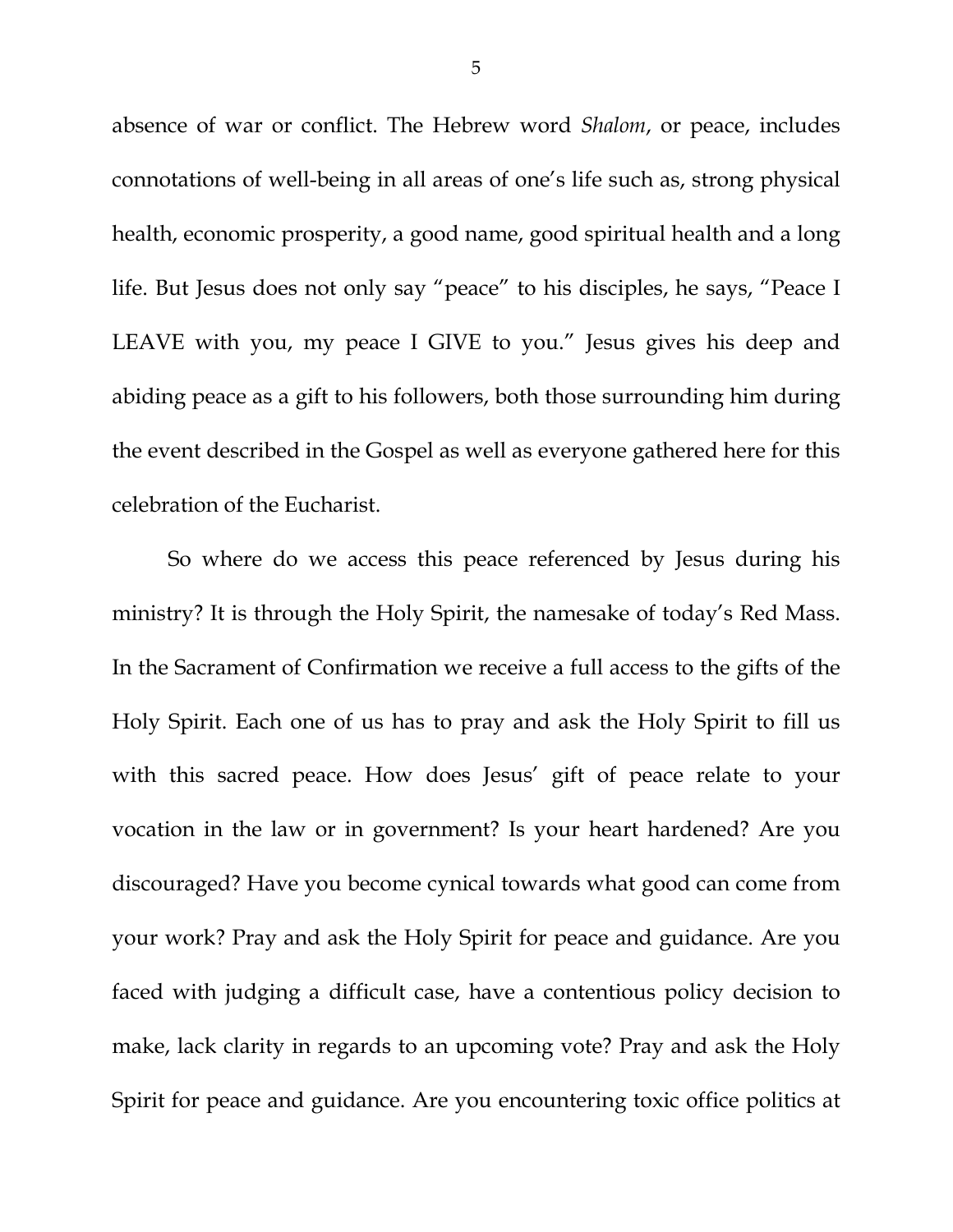your firm, uncertain about an important personnel decision or uncertain where to go in your career? Pray and ask the Holy Spirit for peace and guidance. Brothers and sisters in Christ, our Lord knows that the legal vocation and government service are not easy, and so he has given us the Holy Spirit as a great advocate helping to guide our work. To access this Advocate all we have to do is to pray, asking for peace and guidance.

Lastly, Jesus reconfirms that we will experience temptations and hardships in this world staying, "For the ruler of the world is coming. He has no power over me" (John 14:30). We see this reality in the dynamic of sin that everyone encounters on a daily basis. While He is warning us of evil influences in the earthly world, Jesus reminds us that He will not leave us to face hardships alone when stating, "'I am going away and I will come back to you'" (John 14:31). In many ways, this section of the Gospel is a challenge for all of us with a vocation in law or government service. Attorneys, judges, legislators and government officials have been given the authority, privilege and blessing to serve the wider public. At the end of our earthly days, each one of us will face a meeting with the Lord and his possible question, "What good have you done with all of the blessings that I have bestowed upon you?"